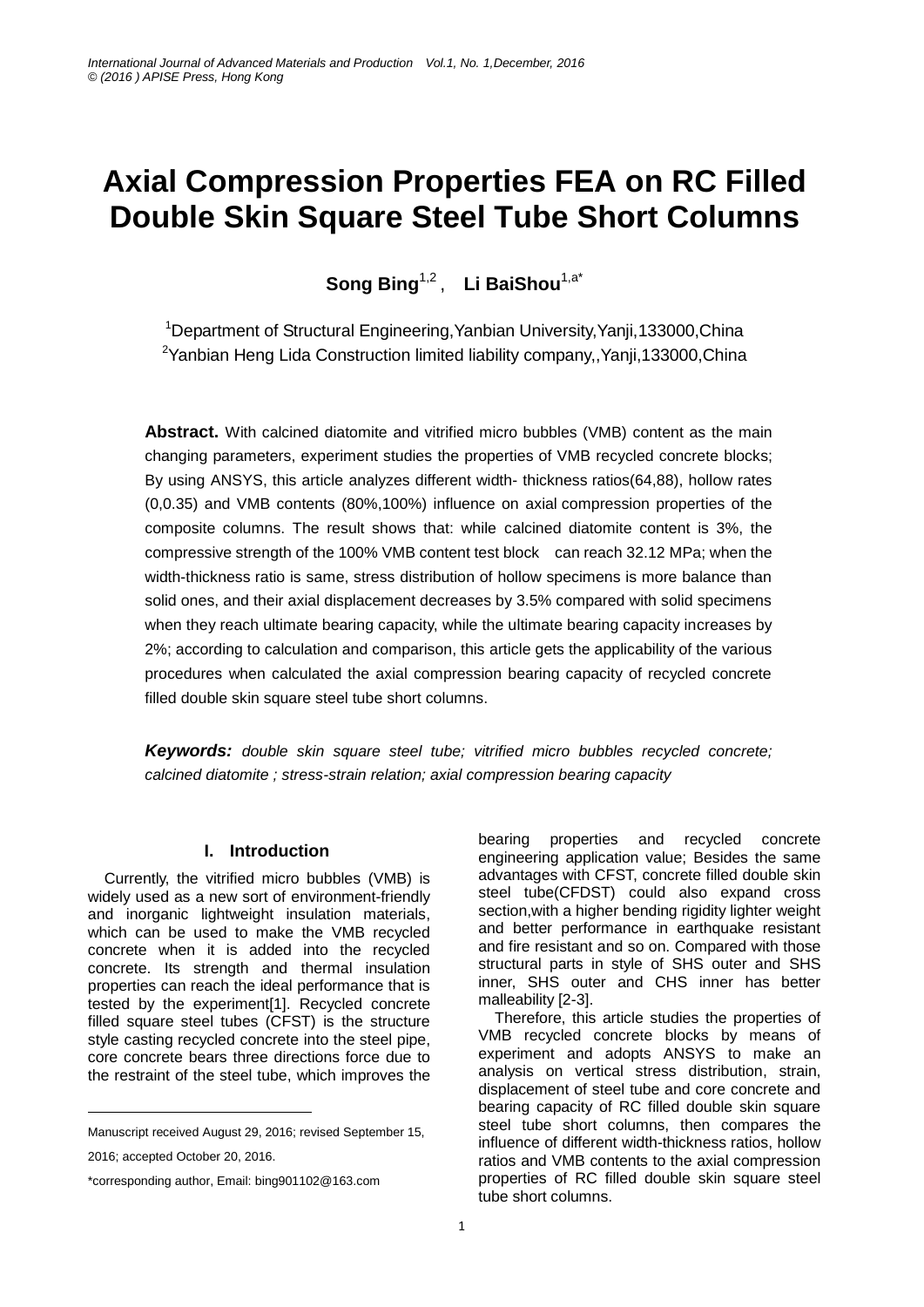#### **II. General situation of experiment**

### *A. The Experiment of VMB Recycled Concrete*

Experiment uses 42.5 ordinary Portland cement; recycled coarse aggregate with a broken jaw crusher whose screening particle size is 5~20mm, bulk density is 1280kg/ $\overline{m}^3$  and bibulous rate is 4.8%; sand fineness modulus is 2.9; the original fly ash is from Yanji Heating Plant, basically reaches the level  $\text{II}$  for fly ash fineness requirements; Jilin Linjiang Tianyuan catalyst co.LTD., production of 325 mesh calcined diatomite, its performance parameters are shown in table 1;VMB is produced

by Linghai City Longyan Building Materials Factory, stacking density is 128kg/m<sup>3</sup>, whose performance parameters are shown in table 1; [polycarboxylate](file:///D:/Dict/6.3.69.5012/resultui/frame/javascript:void(0);) [superplasticizer](file:///D:/Dict/6.3.69.5012/resultui/frame/javascript:void(0);) is produced by Yanji Fangsheng Building Materials Company, which contains 0.3% of gas composition and its water reducing rate is 25% or higher; mixing water is ordinary tap water.

After trial mixing, eventually water-binder ratio of VMB recycled concrete mixture ratio is 0.45, sand ratio is 30%. Results of each test block of experiment parameters and maintenance of indoor cured 28d are shown in table 2.

| <b>Table I.</b> Performance of Calcined Diatomite and VMB |
|-----------------------------------------------------------|
|-----------------------------------------------------------|

| Performance of calcined diatomite |          |                       |                  |                       |  |             |                        | <b>Performance of VMB</b> |           |            |
|-----------------------------------|----------|-----------------------|------------------|-----------------------|--|-------------|------------------------|---------------------------|-----------|------------|
| Fe <sub>2</sub> O <sub>3</sub>    | $S_iO_2$ | Specific              | <b>I</b> anition | <b>Bulk</b>           |  | Grain       | Density<br>$/(kg/m^3)$ | Thermal                   | Surface   | Water      |
| Content                           | Content  | surface area          | loss             | density               |  | size        |                        | conductivity              | vitrified | absorption |
| /9/6                              | /9/6     | /(cm <sup>2</sup> /q) | /9/0             | /(q/cm <sup>3</sup> ) |  | /(mm)       |                        | $/[W/(m \cdot k)]$        | /9/6      | /9/6       |
| $\leq$ 1.5                        | >92      | 600 thousand          | $\leq 0.5$       | < 0.42                |  | $0.5 - 1.5$ | $50 - 200$             | $0.0284 - 0.054$          | $\geq$ 95 | $20 - 50$  |

Conclusions according to table 2: when the calcined diatomite is 3% and the VMB content is 100%, compressive strength of test block can reach 32.12 MPa and its density is just 1936 kg/m<sup>3</sup>, compared with the ordinary concrete dry apparent density of 2000~2500 kg/ $m<sup>3</sup>$ , which can achieve reducing building self quality and improving anti-seismic performance.

|                           |        |            | <b>Compressive</b>    |                                 |       |            |                  |       |                  |                                         |
|---------------------------|--------|------------|-----------------------|---------------------------------|-------|------------|------------------|-------|------------------|-----------------------------------------|
| <b>Specimen</b><br>number | Cement | Fly<br>ash | Calcined<br>diatomite | Recycled<br>coarse<br>aggregate | Sand  | <b>VMB</b> | Water<br>reducer | Water | strength<br>/MPa | Dry<br>density<br>/(kg/m <sup>3</sup> ) |
| $RC-80-3$                 | 458.1  | 122.6      | 18.4                  | 1114.95                         | 479.5 | 102        | 13.48            | 270   | 34.25            | 1964                                    |
| $RC-80-0$                 | 476.5  | 122.6      | $\mathbf{0}$          | 1114.95                         | 479.5 | 102        | 13.48            | 270   | 31.96            | 1982                                    |
| $RC-100-3$                | 458.1  | 122.6      | 18.4                  | 1114.95                         | 479.5 | 128        | 13.48            | 270   | 32.12            | 1936                                    |
| $RC-100-0$                | 476.5  | 122.6      | $\mathbf{0}$          | 1114.95                         | 479.5 | 128        | 13.48            | 270   | 30.64            | 1951                                    |
| $RC-130-3$                | 458.1  | 122.6      | 18.4                  | 1114.95                         | 479.5 | 154        | 13.48            | 270   | 27.43            | 1910                                    |
| $RC-130-0$                | 476.5  | 122.6      | $\mathbf{0}$          | 1114.95                         | 479.5 | 154        | 13.48            | 270   | 25.31            | 1923                                    |

**Table II.** VMB Recycled Concrete Experimental Parameters and Test Results

**Note:** RC-80-3, RC represents VMB recycled concrete, 80 represents the VMB volume contains compare to the total volume is 80%, 3 represents the calcined diatomite content is 3%, others can be get by the parity of reasoning.

#### *B. Specimen Design*

We design eight VMB recycled concrete filled square thin-walled steel tubes and put them into two groups, which include four hollow specimens and solid specimens, their width-thickness ratios are 64 and 88 , Steel type is Q235, main parameters of test specimens are shown in the table 3,  $\chi = D_i / (B - 2t)$ ,  $\xi = A_{so} f_y / (A_{co} f_{ck})$ ,

in the formula,  $A_{so}$  is the outer steel pipe cross-sectional area,  $f_v$  is outer steel pipe yield strength, $A_{\rm co}$  is the area contained by the outer steel tube,  $f_{ck}=0.67f_{cu}$  is standard value of recycled concrete compressive strength. Length-width ratio of the specimen is 3[4].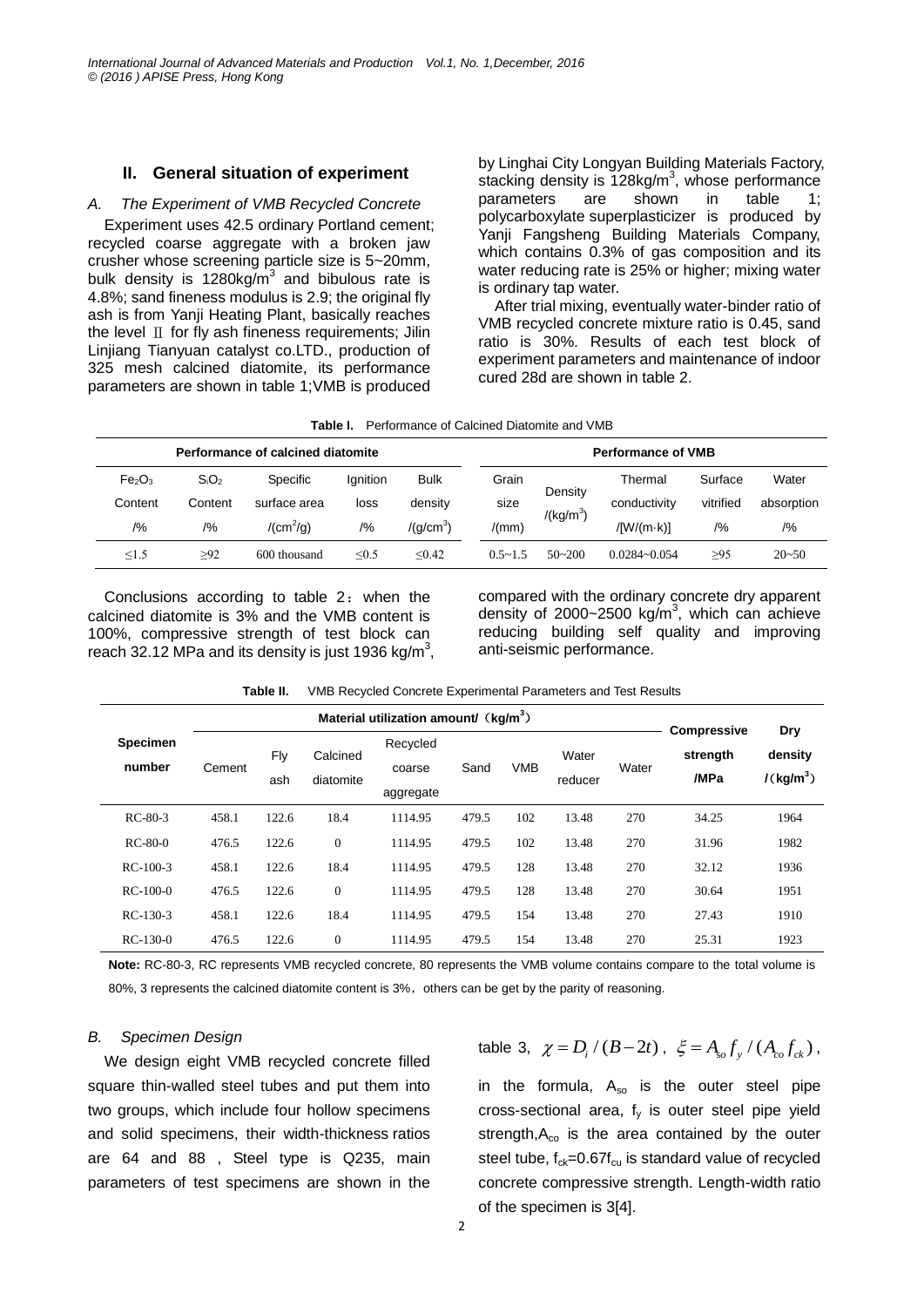| Specimen<br>number | $BxtxL/(mm^3)$              | Dixtil $(mm^2)$ | <b>Hollow</b><br>ratio x | <b>Width-thickne</b><br>ss ratio(B/t) | Confining<br>factor $\xi$ | $f$ $J$ (MPa) | $f_{cd}$ (MPa) |
|--------------------|-----------------------------|-----------------|--------------------------|---------------------------------------|---------------------------|---------------|----------------|
| $S1-K1-80$         | $160 \times 2.5 \times 480$ |                 |                          |                                       | 0.662                     | 235           | 34.25          |
| $S1-K1-100$        | $160 \times 2.5 \times 480$ |                 | $\theta$                 |                                       | 0.716                     |               | 32.12          |
| $S1-K2-80$         | $160 \times 2.5 \times 480$ | $54\times2.5$   |                          | 64                                    | 0.662                     |               | 34.25          |
| $S1-K2-100$        | $160 \times 2.5 \times 480$ | $54 \times 2.5$ | 0.35                     |                                       | 0.716                     |               | 32.12          |
| $S2-K1-80$         | $220 \times 2.5 \times 660$ |                 |                          |                                       | 0.475                     |               | 34.25          |
| $S2-K1-100$        | $220 \times 2.5 \times 660$ |                 | $\theta$                 |                                       | 0.514                     |               | 32.12          |
| $S2-K2-80$         | $220 \times 2.5 \times 660$ | $75\times2.5$   |                          | 88                                    | 0.475                     |               | 34.25          |
| $S2-K2-100$        | $220 \times 2.5 \times 660$ | $75\times2.5$   | 0.35                     |                                       | 0.514                     |               | 32.12          |

**Table III.** Specimen Number and Main Parameters

Note: All the specimens' calcined diatomite content of recycled concrete are 3%; S1 and S2 represent width-thickness of specimens are 64and 88, K1and K2 represent hollow ratios of specimens are 0 and 0.35; 80、100 mean the VMB volume contains compare to the total volume is 80% and 100%.

## **III. Establishment of finite element model**

## *A. Selection of Element Types*

Steel uses the Solid45 element simulation, Es=2.06  $\times$  10<sup>5</sup>MPa, Vs=0.3; Concrete uses the Solid65 element simulation, elastic modulus is calculated by recycled concrete elastic modulus formulas that is put forward by reference [5],and  $Vt=0.2$ .

$$
E_C = \frac{10^5}{2.2 + 34.7/\text{fcu}} / (0.2811\delta + 1.065) \quad (1)
$$

In the formula :  $\delta$  represents the replaceme nt rate of recycled coarse aggregates, $f_{cu}$  is the cube compressive strength of concrete.

- *B. 3.2 Constitutive Relations of Material*
- *1) Constitutive relation of steel*

The steel uses dual linear kinematic hardening model (BKIN), which is shown in the figure 1 (a).

## *2) Constitutive relation of concrete*

As concrete filled steel tube, the interaction between steel tube and concrete makes the working performance of the core concrete complicate. Therefore, this article uses theory that the core of the recycled concrete stress-strain relationship model<sup>[6]</sup>, as shown in figure 1 (b).



**Figure 1. Material stress-strain relations Figure 2. Finite element model**

### *C. Modeling and Meshing*

Regardless of slip between concrete and steel tube, modelings add 15mm rigid plate in order to





prevent the phenomenon of stress concentration on both ends of pillars. Quality of meshing directly affects the precision and speed of calculation, so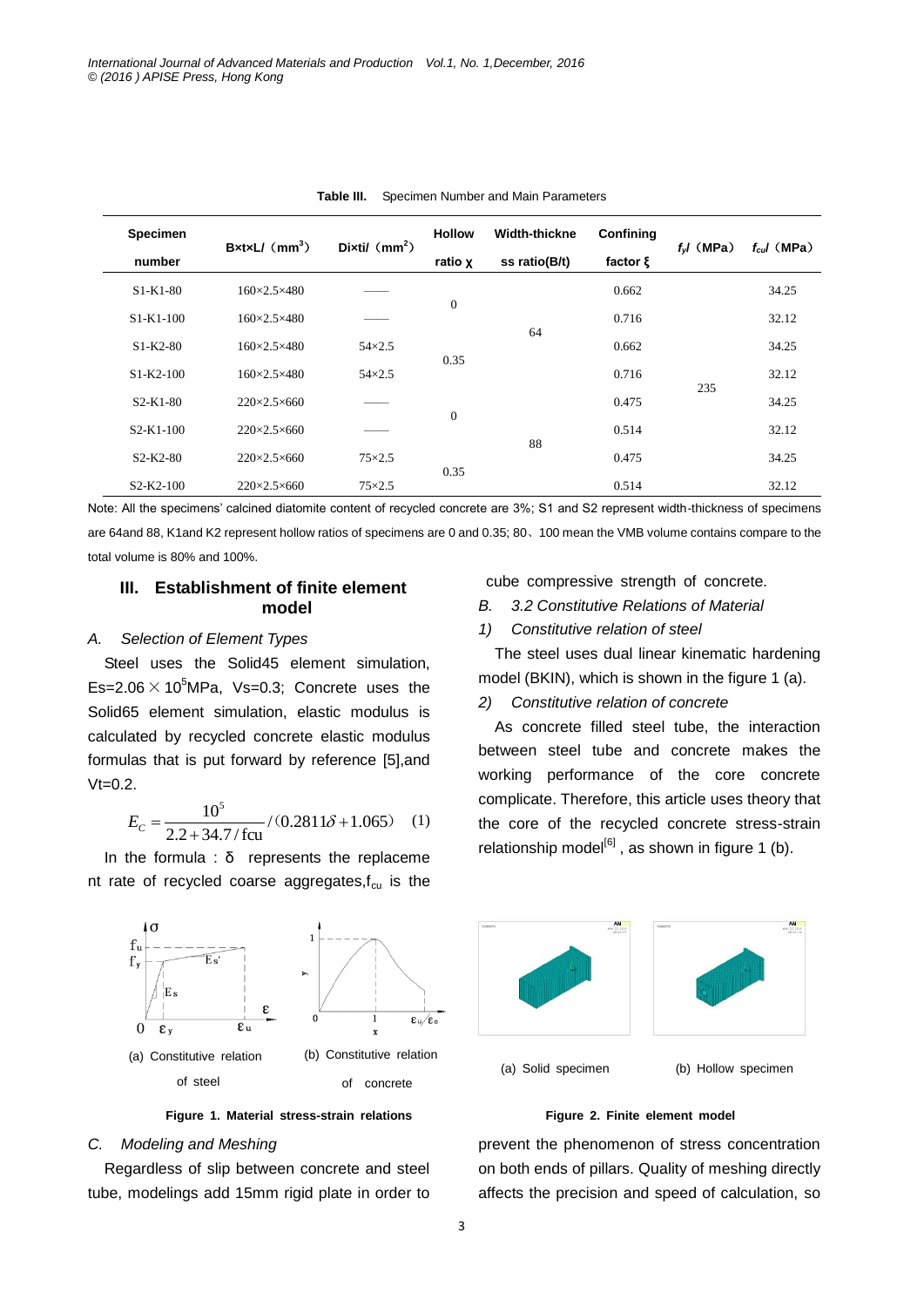hexahedron unit division side length of solid45 and solid65 are 20 mm. As shown in figure 2.

- *D. Control of Convergence*
- *1) Loading and boundary conditions*

Add axial load on the upper plate, axial load generated by the rigid plate into uniformly distributed load on the model, at the same time add x, y, z three directions of displacement constraints on the column bottom plate.

## *2) Concrete crush Settings*

The open crack of concrete shear transfer coefficient and closed joint shear transfer coefficient is set to 0.35 and 0.9 respectively, uniaxial tensile strength is 3 MPa, close the concrete crush option.

#### *3) Nonlinear analysis options*

Open the large deformation of static analysis and the automatic time step length, set steps of 200 , maximum equilibrium iteration times is set to 40, the Newton - Laposen (N- R method) is used to solve and convergence of 2 norm control method, tolerance is set to be 0.05.

## **IV. Result analysis of finite element calculation**

#### *A. Stress Analysis of Specimen*

As shown in figure 3(a),(b)and(c), von Mises stress nephogram of the solid specimens in the square steel tube corner distributes complexly and the value of stress is the maximum; von Mises stress of the core concrete stress is approximately elliptic constraint zone, central is larger than the side of constraint and load; The axial stress of steel from the load and constraint transits to central distribution, and uneven distribution;In figure 4(a),(b)and(c), outer steel tube axial stress distribution of hollow specimens transits smoothly, the presence of steel pipe makes specimens of the stress distribution more uniform; the compression ends stress of core concrete is bigger; Axial stress distribution of inner round steel tube near middle of the component is larger.



- **Figure 4. S1-K2-80 CFDST stress nephogram**
- *B. Strain and Displacement Analysis of Specimen*

Figure 5 is the strain and displacement

nephogram of specimen S1-K2-80、S2-K2-80、 S2-K1-100 and S2-K2-100 that arrive the ultimate bearing capacity. As shown in figure 5 (a) and (b),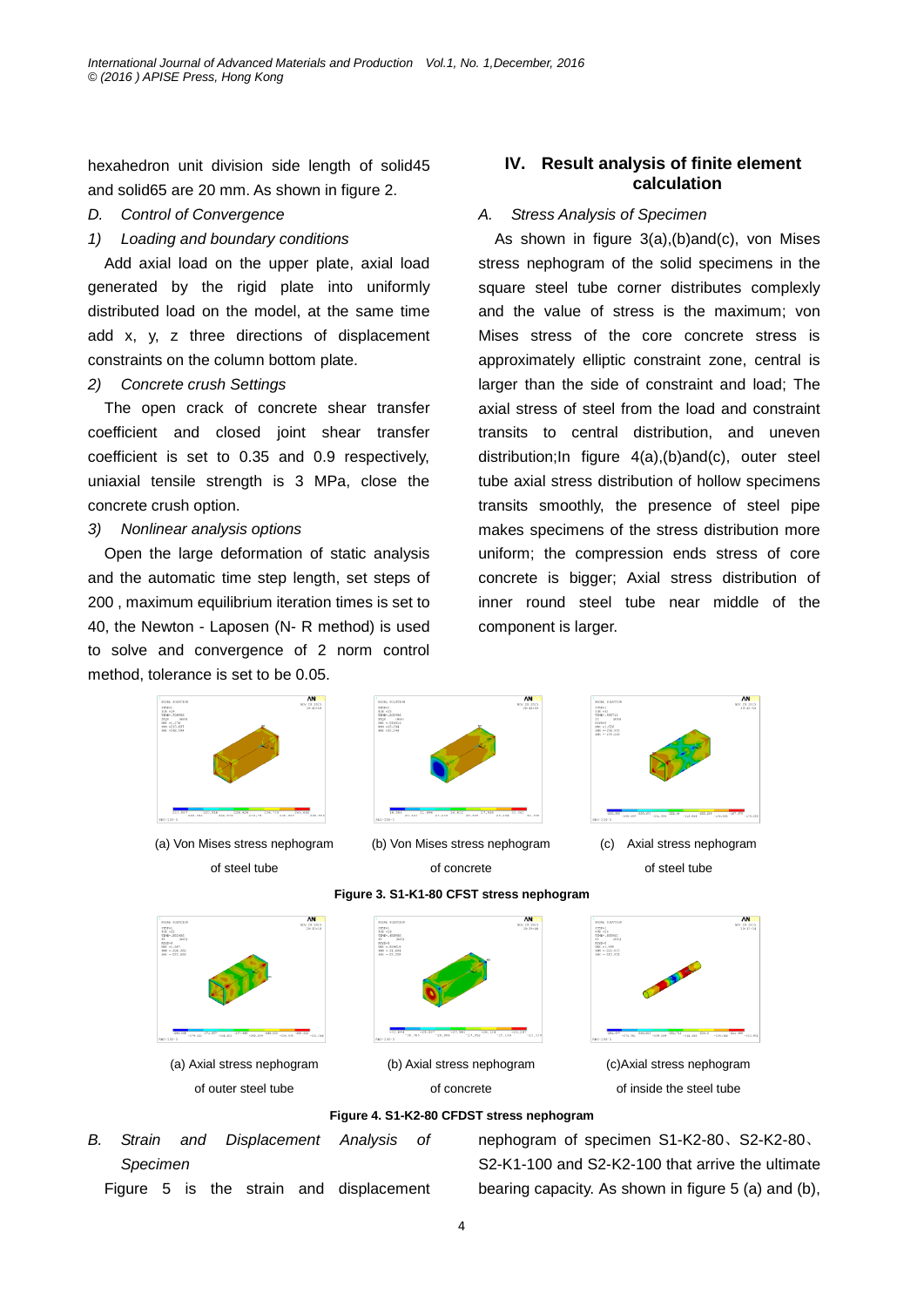with width-thickness ratio of steel tubes changing from small to big, local buckling appears observably, axial displacement changes from 1.76mm to 1.908mm that [increases](file:///D:/Dict/6.3.69.5012/resultui/frame/javascript:void(0);) by 8.4%, which shows that with width- thickness ratio of steel tubes increasing, steel tube constraints weaker on core concrete; as shown in figure 5 (c) and (d), hollow specimens appear the local buckling, but does not change apparently in the middle, which indicates the inner steel tube can prevent or delay local buckling of the component, axial displacement changes from 2.004mm to 1.937mm that decreases by 3.5% compared with





(a)S1-K2-80 axial strain nephogram

(b) S2-K2-80 axial strain nephogram

from1.908mm to 1.937mm that [increases](file:///D:/Dict/6.3.69.5012/resultui/frame/javascript:void(0);) by 1.5%. **ANST** FRE-1<br>198-27<br>198-37<br>198-4111314<br>2007 -2.012<br>2007 -.01011<br>2007 -.01011

AM 108 -23<br>1900-.10134<br>1910-0gw (AvG)<br>1960 -.6418-17<br>1960 -.104731<br>1960 -.104731

(c) S2-K1-100 axial strain nephogram

(d)S2-K2-100 axial strain nephogram

**Figure 5. Strain and displacement nephogram of specimens**

## *C. Ultimate Bearing Capacity Analysis of Specimen*

At present, the research on CFST has achieved fruitful results and established regulations [at](file:///D:/Users/Administrator/AppData/Local/Youdao/Dict/6.3.67.7016/resultui/frame/javascript:void(0);) [home](file:///D:/Users/Administrator/AppData/Local/Youdao/Dict/6.3.67.7016/resultui/frame/javascript:void(0);) [and](file:///D:/Users/Administrator/AppData/Local/Youdao/Dict/6.3.67.7016/resultui/frame/javascript:void(0);) [abroad,](file:///D:/Users/Administrator/AppData/Local/Youdao/Dict/6.3.67.7016/resultui/frame/javascript:void(0);) this article uses AIJ[7], CECS[8], DBJ[9], EC4[10] and GJB[11] technical orders to analyze the ultimate bearing capacity of 4 solid specimens, and based on the [formulas](file:///D:/Users/Administrator/AppData/Local/Youdao/Dict/6.3.67.7016/resultui/frame/javascript:void(0);) we add inner steel tube [bearing](file:///D:/Users/Administrator/AppData/Local/Youdao/Dict/6.3.67.7016/resultui/frame/javascript:void(0);) [capacity](file:///D:/Users/Administrator/AppData/Local/Youdao/Dict/6.3.67.7016/resultui/frame/javascript:void(0);) as the ultimate bearing capacity [computational](file:///D:/Users/Administrator/AppData/Local/Youdao/Dict/6.3.67.7016/resultui/frame/javascript:void(0);) [formula](file:///D:/Users/Administrator/AppData/Local/Youdao/Dict/6.3.67.7016/resultui/frame/javascript:void(0);) of hollow specimens.The calculation results compared with the ANSYS finite element values are shown in table 4.

Results of ANSYS analysis are following: with VMB content of recycled concrete increasing, the ultimate bearing capacity of specimen reduces; when the hollow ratio is same, the ultimate bearing capacity of specimen increases significantly with width-thickness ratio increasing; when the width-thickness ratio is same, though CFDST have reduced the amount of concrete,

5

because of the inner steel tube, compared with solid specimens, their ultimate bearing capacity increase by 2%, which reduces weight and enhances the anti-seismic performance of specimens.

the solid ones, which shows the setting of inner steel tube enhances the deformation capacity and improves the ductility; as shown in figure 5 (b) and (d), with the VMB content increasing from 80% to 100%, [uniaxial](file:///D:/Dict/6.3.69.5012/resultui/frame/javascript:void(0);) [compressive](file:///D:/Dict/6.3.69.5012/resultui/frame/javascript:void(0);) [strength](file:///D:/Dict/6.3.69.5012/resultui/frame/javascript:void(0);) of core concrete reduces and steel tube constraints stronger on core concrete, but the whole deformation ability of the specimens does not show strengthen that could due to elastic modulus of RC decreases, core concrete deforms obviously under the action of load, while axial displacement of the specimens changes

It can be seen from Table 4:for solid specimens, calculation results of DBJ 13-51-2003  $(\mu=0.971,\sigma=0.0301)$  compared with the ANSYS finite element values are very approximate, EC4-2004(µ=0.965,σ=0.0275[\)takes](file:///D:/Dict/6.3.69.5012/resultui/frame/javascript:void(0);) [second](file:///D:/Dict/6.3.69.5012/resultui/frame/javascript:void(0);) [place,](file:///D:/Dict/6.3.69.5012/resultui/frame/javascript:void(0);) calculation results of GJB 4142-2000 are a little higher than ANSYS values , calculation results of AIJ-1997 and CECS 159:2004 are [inferior](file:///D:/Dict/6.3.69.5012/resultui/frame/javascript:void(0);) [to](file:///D:/Dict/6.3.69.5012/resultui/frame/javascript:void(0);) ANSYS values; for hollow ones, calculation results of DBJ 13-51-2003 (µ=0.993,σ=0.0424) compared with ANSYS finite element values are very approximate , AIJ-1997 (µ=1.034,σ=0.0492) [takes](file:///D:/Dict/6.3.69.5012/resultui/frame/javascript:void(0);) [second](file:///D:/Dict/6.3.69.5012/resultui/frame/javascript:void(0);) [place,](file:///D:/Dict/6.3.69.5012/resultui/frame/javascript:void(0);) calculation results of EC4-2004 and GJB 4142-2000 are a little higher than ANSYS ones, calculation results of CECS 159:2004 are [inferior](file:///D:/Dict/6.3.69.5012/resultui/frame/javascript:void(0);) [to](file:///D:/Dict/6.3.69.5012/resultui/frame/javascript:void(0);) ANSYS values.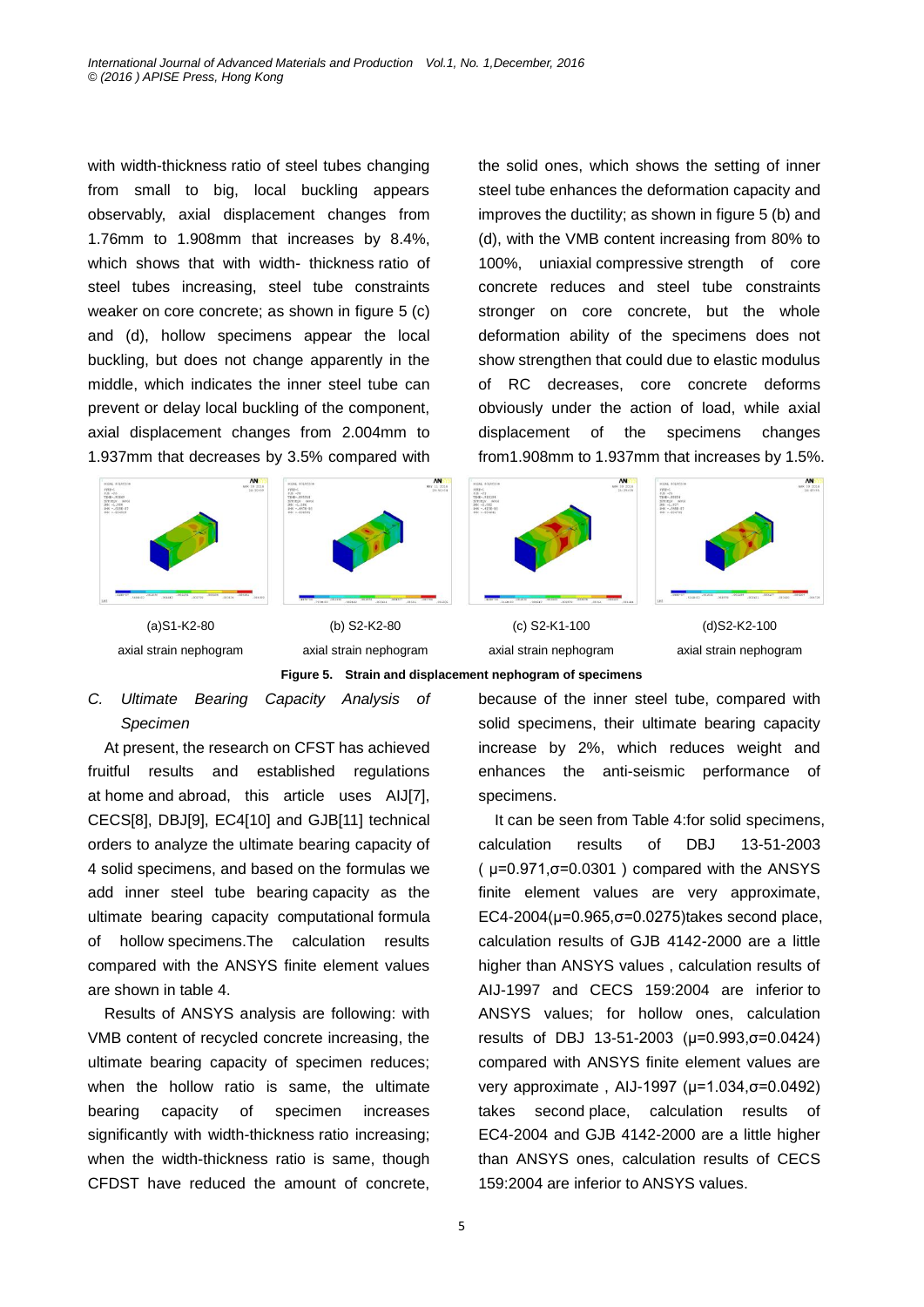| <b>Section</b> | <b>Specimen</b>               | <b>ANSYS</b> | AIJ-1997                  |                    | <b>CECS 159:2004</b>      |                                    | DBJ 13-51-2003            |                                   | EC4-2004                  |                              | GJB 4142-2000             |                                                                            |
|----------------|-------------------------------|--------------|---------------------------|--------------------|---------------------------|------------------------------------|---------------------------|-----------------------------------|---------------------------|------------------------------|---------------------------|----------------------------------------------------------------------------|
| type           | number                        | /kN          | $N_{\text{ue}}/\text{kN}$ | ANSYS<br>$N_{AII}$ | $N_{\text{ue}}/\text{kN}$ | $N_{ANSYS}$<br>$N_{\mathit{CECS}}$ | $N_{\text{ue}}/\text{kN}$ | $N_{ANSYS}$<br>$N_{\mathit{DBJ}}$ | $N_{\text{ue}}/\text{kN}$ | $N_{\rm ANSYS}$<br>$N_{EC4}$ | $N_{\text{ue}}/\text{kN}$ | $N_{\rm ANSYS}$<br>$N_{\mathcal{G}\!\underline{\smash[b]{B}}\!\mathit{J}}$ |
|                | $S1-K1-80$                    | 964          | 951                       | 1.013              | 921                       | 1.046                              | 1023                      | 0.942                             | 1028                      | 0.937                        | 1044                      | 0.923                                                                      |
|                | $S1 - K1 - 100$               | 928          | 915                       | 1.014              | 887                       | 1.046                              | 985                       | 0.942                             | 987                       | 0.94                         | 1005                      | 0.923                                                                      |
| Solid          | $S2-K1-80$                    | 1751         | 1629                      | 1.074              | 1572                      | 1.113                              | 1759                      | 0.995                             | 1777                      | 0.985                        | 1806                      | 0.969                                                                      |
| specimen       | $S2-K1-100$                   | 1699         | 1559                      | 1.089              | 1506                      | 1.128                              | 1684                      | 1.008                             | 1698                      | 1                            | 1729                      | 0.982                                                                      |
|                | average value $(\mu)$         |              |                           | 1.047              |                           | 1.083                              |                           | 0.971                             |                           | 0.965                        |                           | 0.949                                                                      |
|                | mean squared error $(\sigma)$ |              |                           | 0.0344             |                           | 0.0376                             |                           | 0.0301                            |                           | 0.0275                       |                           | 0.0266                                                                     |
|                | $S1-K2-80$                    | 982          | 991                       | 0.99               | 964                       | 1.018                              | 1027                      | 0.956                             | 1060                      | 0.926                        | 1046                      | 0.938                                                                      |
|                | $S1-K2-100$                   | 940          | 958                       | 0.981              | 933                       | 1.007                              | 992                       | 0.947                             | 1023                      | 0.918                        | 1010                      | 0.93                                                                       |
| Hollow         | $S2-K2-80$                    | 1801         | 1655                      | 1.088              | 1604                      | 1.122                              | 1732                      | 1.039                             | 1790                      | 1.006                        | 1940                      | 0.928                                                                      |
| specimen       | $S2-K2-100$                   | 1719         | 1592                      | 1.079              | 1544                      | 1.113                              | 1664                      | 1.033                             | 1719                      | 1                            | 1863                      | 0.922                                                                      |
|                | average value $(\mu)$         |              |                           | 1.034              |                           | 1.065                              |                           | 0.993                             |                           | 0.962                        |                           | 0.929                                                                      |
|                | mean squared error $(\sigma)$ |              |                           | 0.0492             |                           | 0.0527                             |                           | 0.0424                            |                           | 0.0406                       |                           | 0.0057                                                                     |

**Table IV.** Comparison between ANSYS Finite Element Values and Calculation Results

## **V. Conclusions**

1) When calcined diatomite content is 3% and VMB content is 100%, compressive strength of block can reach 32.12 MPa, and its density is just 1936 kg/m<sup>3</sup>;

2) When the hollow ratio is same, with width-thickness ratio of steel tubes changing from small to big, ultimate bearing capacity increases significantly, but local buckling appears observably and ductility decreases, axial displacement [increases](file:///D:/Dict/6.3.69.5012/resultui/frame/javascript:void(0);) by 8.4% when they arrive the ultimate bearing capacity; when the width-thickness ratio is same, though hollow specimens have reduced the amount of concrete, because of the inner steel tube setting that reduces weight and enhances the anti-seismic performance of components and

#### **VI. References**

- [1] Chen Kaihua, Luo Surong, Zheng Jianfeng. Cause VMB recycled concrete heat preservation and heat insulation performance testing research [C]. The third session of the national academic seminar on recycled concrete. Qingdao, 2012:495-522
- [2] Han Linhai, Yang Youfu. Modern concrete filled steel tube structure technology [M]. Second edition. Beijing: China

makes stress distribution of hollow specimens distribute more balance than solid ones, the ultimate bearing capacity of them increases by 2% and axial displacement decreases by 3.5% compared with solid ones.

3) Compared with the ANSYS finite element values, we have got the applicability of technical orders when they are used to calculate the ultimate bearing capacity of CFDST; for hollow specimens, based on the [formulas](file:///D:/Users/Administrator/AppData/Local/Youdao/Dict/6.3.67.7016/resultui/frame/javascript:void(0);) we add inner steel tube [bearing](file:///D:/Users/Administrator/AppData/Local/Youdao/Dict/6.3.67.7016/resultui/frame/javascript:void(0);) [capacity](file:///D:/Users/Administrator/AppData/Local/Youdao/Dict/6.3.67.7016/resultui/frame/javascript:void(0);) as the ultimate bearing capacity [computational](file:///D:/Users/Administrator/AppData/Local/Youdao/Dict/6.3.67.7016/resultui/frame/javascript:void(0);) [formula](file:///D:/Users/Administrator/AppData/Local/Youdao/Dict/6.3.67.7016/resultui/frame/javascript:void(0);) of them; DBJ 13-51-2003, AIJ-1997 and EC4-2004 compared with the ANSYS finite element values are very approximate.

#### Building Industry Press, 2007

- [3] Wang Nannan. Hollow inter layer of square concrete-filled steel tube column experiment research and numerical simulation performance [D]. Hebei, Hebei University of Engineering, 2013
- [4] Zhong Shantong. Concrete filled steel tube structure [M]. Harbin: Hei longjiang science and technology press, 1994